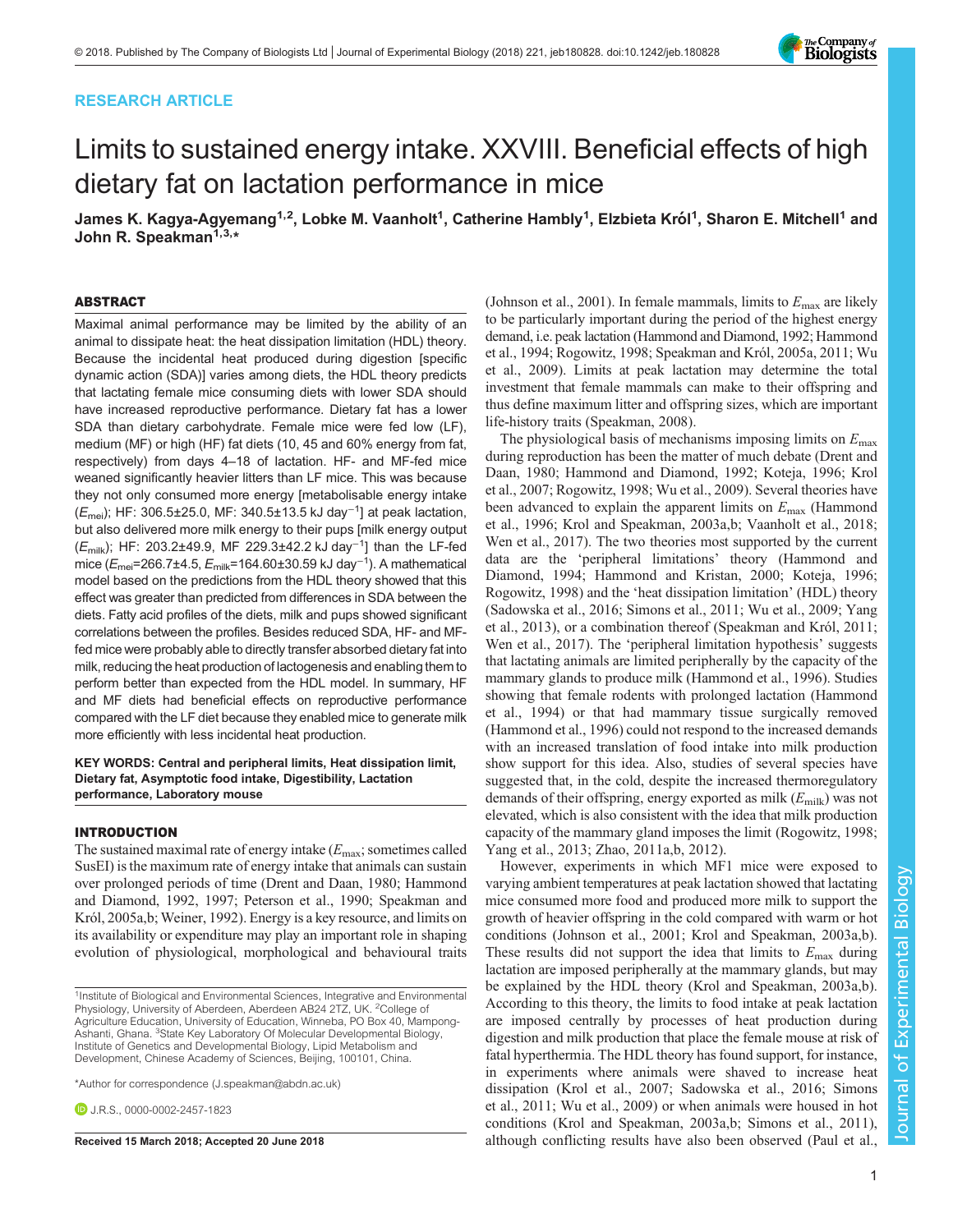| <b>List of symbols and abbreviations</b> |                                         |  |  |  |  |  |  |  |  |
|------------------------------------------|-----------------------------------------|--|--|--|--|--|--|--|--|
| DI W                                     | doubly labelled water                   |  |  |  |  |  |  |  |  |
| $E_{DEF}$                                | daily energy expenditure                |  |  |  |  |  |  |  |  |
| $E_{\text{qei}}$                         | gross energy intake                     |  |  |  |  |  |  |  |  |
| $E_{\text{max}}$                         | maximum sustained energy intake         |  |  |  |  |  |  |  |  |
| $E_{\text{mei}}$                         | metabolisable energy intake             |  |  |  |  |  |  |  |  |
| $E_{\text{milk}}$                        | milk energy output                      |  |  |  |  |  |  |  |  |
| $E_{\rm ob}$                             | obligatory energy expenditure           |  |  |  |  |  |  |  |  |
| $E_{SDA}$                                | energy expenditure due to SDA           |  |  |  |  |  |  |  |  |
| <b>GE</b> <sub>faeces</sub>              | gross energy content faeces             |  |  |  |  |  |  |  |  |
| <b>GE</b> food                           | gross energy content food               |  |  |  |  |  |  |  |  |
| HDL                                      | heat dissipation limitation             |  |  |  |  |  |  |  |  |
| HF.                                      | high fat                                |  |  |  |  |  |  |  |  |
| $\mathbf{I}$                             | efficiency of lactation                 |  |  |  |  |  |  |  |  |
| I F                                      | low fat                                 |  |  |  |  |  |  |  |  |
| <b>MF</b>                                | medium fat                              |  |  |  |  |  |  |  |  |
| $M_{\text{faces}}$                       | dry mass faeces                         |  |  |  |  |  |  |  |  |
| $M_{\text{food}}$                        | dry mass food                           |  |  |  |  |  |  |  |  |
| M <sub>litter</sub>                      | litter mass                             |  |  |  |  |  |  |  |  |
| $M_{\text{pup}}$                         | pup mass                                |  |  |  |  |  |  |  |  |
| S                                        | proportion of net intake devoted to SDA |  |  |  |  |  |  |  |  |
| <b>SDA</b>                               | specific dynamic action                 |  |  |  |  |  |  |  |  |
|                                          |                                         |  |  |  |  |  |  |  |  |

[2010](#page-9-0); [Valencak et al., 2010; Zhao and Cao, 2009](#page-10-0); [Zhao et al., 2010](#page-10-0); [Zhao, 2011b](#page-10-0)). Discrepancies between studies may be explained by the idea that limits on  $E_{\text{max}}$  may be determined by an interplay of the peripheral limitation theory and HDL theory, with one becoming more dominant depending on the species/strain and/or the ambient temperatures at which animals are lactating ([Speakman and Król,](#page-9-0) [2011](#page-9-0); [Wen et al., 2017\)](#page-10-0).

Diets with different macronutrient contents have different specific dynamic action (SDA; also called heat increment of feeding) ([Kagya-Agyemang et al., 2010; Secor, 2009](#page-9-0)). SDA refers to the increased metabolism (i.e. heat production) above resting rates after ingestion of food associated with digestion, assimilation and biosynthesis. It has been previously reported that diets with high carbohydrate content have higher SDA, i.e. cause a larger increase in metabolism, than those with high fat (HF) content at constant levels of dietary protein [\(Kagya-Agyemang et al., 2010\)](#page-9-0). In MF1 mice, SDA was measured at 6.1, 4.5 and 3.9% (as a percentage of energy intake) for high-carbohydrate [low fat (LF)], medium-fat (MF) and HF diets, respectively [\(Kagya-Agyemang et al., 2010\)](#page-9-0). Based on these differences in SDA, the HDL theory predicts that mice fed a MF/HF diet should be able to consume more food at peak lactation, with positive effects for milk production and growth of their offspring. To test this hypothesis, diets with constant protein content (20%) but variable contents of fat and carbohydrate were fed to MF1 mice between days 4 and 18 of lactation at 21°C.

Previous studies have focussed on energy requirements of pups without considering that the limits on growth of offspring might be related to their fat intake. Hence, limits on  $E_{\text{max}}$  of a MF or HF diet could be set by lower heat production from the females' perspective, but how this translates to growth of offspring may depend on the fat content in the milk. Therefore, samples of diets, milk produced by lactating females on LF, MF and HF diets, and offspring from females on LF, MF and HF diets were collected to determine their fatty acid profiles.

## MATERIALS AND METHODS Animal housing

Sixty virgin female mice (Mus musculus Linnaeus 1758; outbred MF1, Harlan UK Limited, UK) aged 9- to 10-weeks old were individually housed in cages  $(44\times12\times13$  cm) with sawdust, paper wool bedding and cardboard tubes. Animals were maintained at 21°C (range 20–22°C) on a 12 h:12 h light:dark photoperiod, with lights on at 07:00 h. Food (standard rodent chow; 15.6 kJ g−<sup>1</sup> gross energy, 18.8% crude protein, 60.3% carbohydrate, 3.4% crude oil, 3.7% crude fibre and 3.8% ash; Special Diets Services, BP Nutrition, Witham, UK) and water were provided ad libitum. All procedures concerning animal care and treatment were approved by the Life Sciences and Medicine Ethics Review Board (CERB) of the University of Aberdeen and licensed by the UK Home Office ( project licence: PPL 60/3606).

#### Experimental protocol

After acclimation to the housing conditions, mice were weighed and were allocated into three experimental groups  $(N=20$  per group) ensuring an equal range of body masses in each group. Each female was paired with a male for 11 days, after which the males were removed. Mating was staggered so that each animal was likely to reach the end of gestation, or lactation, on a different day.

After the males had been removed, daily measurements of female body mass and food intake were taken 1 h after lights on using a toppan balance (Mettler Toledo, Switzerland,  $\pm 0.01$  g). On the day of parturition (day 0 of lactation), no measurements were made on the lactating mothers and their pups. From days 1 to 18 of lactation, maternal body mass, litter size, litter mass  $(M<sub>litter</sub>)$  and pup mortality were monitored daily. On days 2–3 of lactation, mothers from each experimental group were presented with either a HF (60% energy from fat; D12492, Research Diets), MF (45% energy from fat; D12451) or LF (10% energy from fat; D12450B) diet while still supplied with standard rodent chow *ad libitum* (Research Diets, New Brunswick, NJ, USA). From day 4 onwards, the animals were switched from the mixed diets to HF, MF or LF diet exclusively. Maternal food intake was measured daily between days 5–18 of lactation. Four females did not get pregnant, reducing the final sample size to 19, 19 and 18 in HF, MF and LF groups. All pups were weaned on day 18 of lactation, culled by  $CO<sub>2</sub>$  overdose and frozen until further analysis (see Fatty acid analyses of diets, milk and pup tissues).

# Metabolisable energy intake  $(E_{\text{mei}})$

Total faeces produced by mice between days 11 and 15 of lactation were collected. The faeces were manually separated from the sawdust. Samples of each diet and faeces were weighed and dried (Gallenkamp oven at  $60^{\circ}$ C) for 14 days to obtain dry mass. These were subsequently analysed for gross energy content using bomb calorimetry (Gallenkamp Autobomb Adiabatic Bomb Calorimeter; Rowett Research Institute Analytical Services, Bucksburn, Aberdeen, UK; for a detailed description see [Krol and Speakman,](#page-9-0) [2003b\)](#page-9-0). The gross energy content of the diets (GE<sub>food</sub>, kJ  $g^{-1}$ ) and the gross energy content of the faeces ( $GE$ <sub>faeces</sub>, kJ g<sup>-1</sup>) were used to estimate gross energy intake ( $E_{\text{gei}}$ , kJ day<sup>-1</sup>= $M_{\text{df}} \times \text{GE}_{\text{food}}$ , where  $M<sub>dfi</sub>$  is the dry mass of the food eaten in g) and energy lost in faeces  $(E_f, kJ \, \text{day}^{-1} = M_f \times \text{GE}$ <sub>faeces</sub>, where  $M_f$  is dry mass of faeces produced in g). For each individual throughout lactation, metabolisable energy intake  $(E_{\text{mei}};$  previously also referred to as MEI) was obtained by subtracting  $E_f$  from  $E_{\text{gei}}$ , and assimilation efficiency (AE, %) of the diets was estimated using the following formula:  $AE=[(E_{\text{gei}}-E_{\text{f}})/E_{\text{gei}}]\times 100.$ 

## Doubly labelled water measurements

The doubly labelled water (DLW) method [\(Butler et al., 2004](#page-9-0)) was used to measure daily energy expenditure  $(E_{\text{DEE}})$  from the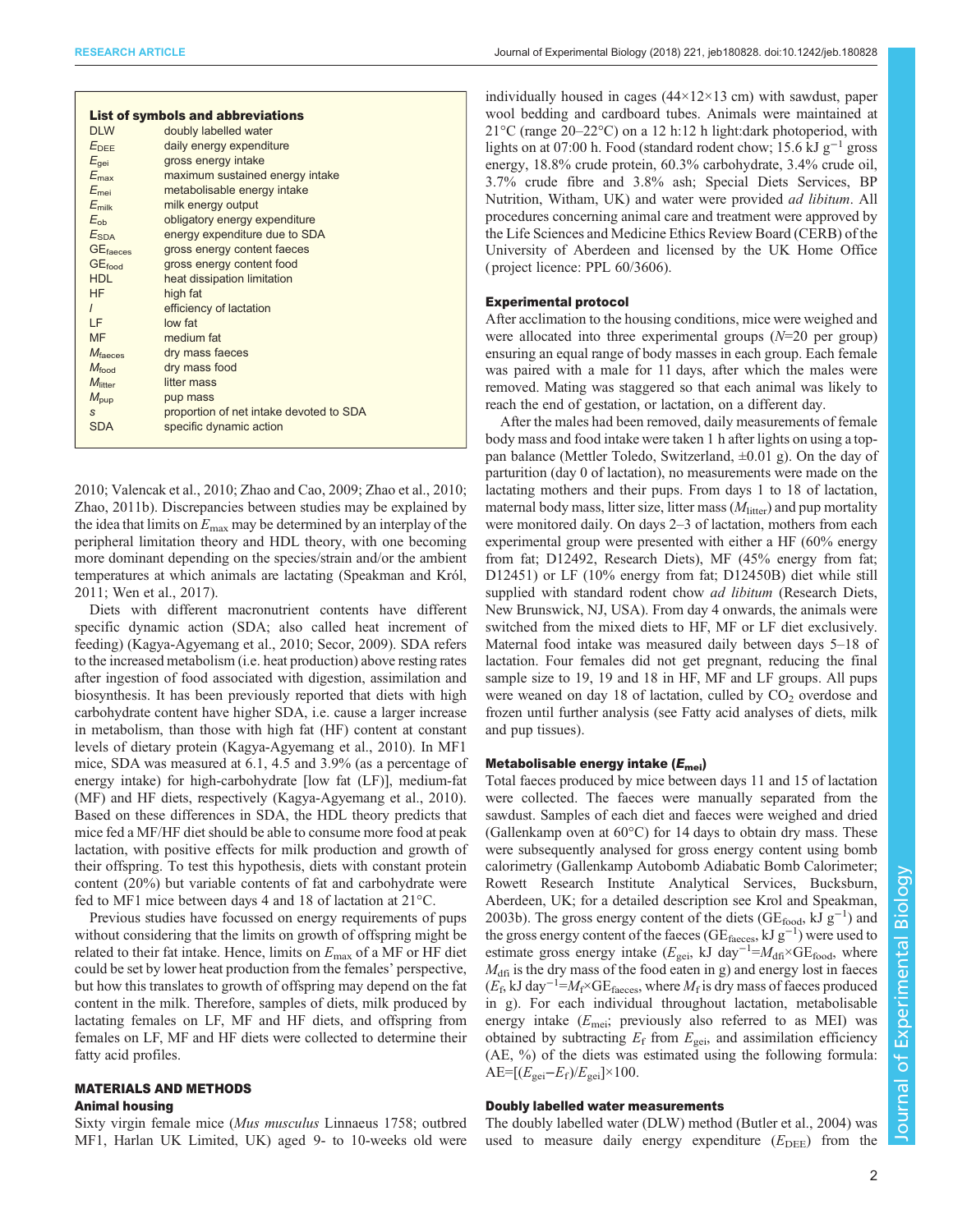elimination rates of  ${}^{2}H$  (deuterium) and  ${}^{18}O$  in lactating females during peak lactation. Measures of  $E_{\text{DEE}}$  were made to determine the milk energy output  $(E_{\text{milk}};$  previously MEO) from the difference between  $E_{\text{mei}}$  and  $E_{\text{DEE}}$  [\(Krol and Speakman, 2003b\)](#page-9-0).

The DLW measurements were conducted on the 56 lactating females (HF,  $N=19$ ; MF,  $N=19$ ; and LF  $N=18$ ). On day 16 of lactation (between 8:00 h and 11:00 h), individual mice were weighed to ±0.01 g using a balance (Mettler Toledo, Switzerland) and labelled with an intra-peritoneal injection of approximately 0.2 g of water containing enriched  ${}^{2}$ H (36.3 atoms%) and  ${}^{18}$ O (59.9 atoms%). Syringes used to inject the DLW were weighed (±0.0001 g; Ohaus Analytical Plus, Brooklyn, USA) immediately before and after the injection to provide an accurate measurement of the amount of the isotope injected. Mice were placed in their cages during the 1 h equilibration period. An initial 30–80 µl blood sample was collected by tail tipping 1 h after the injection ([Krol](#page-9-0) [and Speakman, 1999\)](#page-9-0). Blood samples were immediately flamesealed into pre-calibrated 50 µl pipettes and stored at 4°C until analysis. A final blood sample was collected approximately 48 h after the initial blood sample was collected to estimate isotope elimination rates.

Samples of blood in capillaries were vacuum-distilled [\(Nagy,](#page-9-0) [1983](#page-9-0)) and water from the resulting distillate was used to produce  $CO<sub>2</sub>$  and  $H<sub>2</sub>$ . Gas source isotope ratio mass spectrometer was used to analyse the isotope ratios of  $^{18}O$ :<sup>16</sup>O and <sup>2</sup>H:<sup>1</sup>H. The samples were run alongside high enrichment standards that were used to correct the raw data to these standards. For each lactating mouse, initial <sup>2</sup>H and 18O dilution spaces were calculated by the intercept method and then converted to mass assuming a molecular mass of body water of 18,020 and expressed as a percentage of body mass before injection. The intercept method was used since the actual body water pool estimated by desiccation using the intercept method is more accurate than the plateau method in small mammals ([Speakman and Król,](#page-9-0) [2005b\)](#page-9-0). The final  ${}^{2}$ H and  ${}^{18}$ O dilution spaces were inferred from the final body mass, assuming the same percentage of body mass as measured for the initial dilution spaces. For calculation of  $E_{\text{DEE}}$ based on CO<sub>2</sub> production, single pool model Eqn 7.17 [\(Speakman,](#page-9-0) [1997](#page-9-0)) was used. Energy equivalents of rates of  $CO<sub>2</sub>$  production were calculated using a conversion factor of 24.03 J ml<sup>-1</sup> CO<sub>2</sub>, derived from the Weir equation ([Weir, 1949](#page-10-0)).

Female total water turnover was calculated by multiplying the fractional turnover rate by the total body water. It was assumed that 25% of the water leaving the body was fractionated ([Speakman,](#page-9-0) [1997\)](#page-9-0). Therefore, a fractionation factor of 0.9366 was applied for deuterium turnover ([Speakman, 1997](#page-9-0)). This approach assumes that rates of water influx and efflux are constant, so the water turnover rate rH<sub>2</sub>O=total water influx=total water efflux [\(Nagy and Costa, 1980\)](#page-9-0).

#### Milk collection and analysis

On day 16 of lactation, a sample of 18 females (HF, N=6; MF, N=4; and LF,  $N=8$ ), with litter sizes ranging from 6 to 16 pups, were separated from their pups for approximately 3 h. After this separation, which was not long enough to affect milk production [\(Johnson et al., 2001](#page-9-0); [Krol and Speakman, 2003b\)](#page-9-0), milking was performed manually from all teats after intraperitoneal injection of oxytocin (1 IU) under light isoflurane anaesthesia (Abbot Laboratories Ltd, Queensborough, UK). Oxytocin was used to stimulate milk let-down. Each mammary gland was palpated towards the nipple area and droplets of milk were collected in capillary tubes. Milk collection continued until no milk could be expressed. All the milk samples (0.4–0.6 ml from each female) were snap frozen and kept at −80°C until further analysis for fatty acids.

All analyses (Rowett Research Institute Analytical Services, Aberdeen, UK) were made on duplicate dried samples.

## Fatty acid analyses of diets, milk and pup tissues

Samples of the different diets, and total pups weaned from mothers fed on HF, MF and LF diets, respectively, were thawed, individually weighed (±0.001 g, Ohaus Analytical Plus), and dried in a convection oven at 60°C for 14 days to constant mass. Dried samples of total pups for each of the diets were homogenised and a subsample was used for further analysis  $(n=1)$  per diet group). The total lipid fractions of diets and pup tissues were extracted using a modification of the methods of [Bligh and Dyer \(1959\).](#page-9-0) Each dry sample was ground and dissolved in 24 ml chloroform/methanol (2:1). After mixing the dissolved mouse tissues and each of the diets with water (6 ml), the aqueous and chloroform/methanol phases were separated by centrifugation  $(2500 g)$  for 5 min. The aqueous layer was then discarded and the lipid layer of each sample was filtered through a Whatman IPS filter paper. The solvents were evaporated at 40°C under vacuum and the resulting lipid extracts (∼50 mg) were saponified with 1 ml 0.5 mol l−<sup>1</sup> potassium hydroxide in 95% ethanol for 90 min at 100°C. After adding diethyl ether (9 ml) and water (3 ml), the aqueous phase (containing saponified material) and ether phase (containing non-saponified material) were separated by centrifugation  $(2500 \text{ g})$  for 5 min. The aqueous layer was then acidified with 5 mol l−<sup>1</sup> sulphuric acid and free fatty acids extracted with 9 ml hexane/diethyl ether (19:1). The fatty acid extracts were stored at −20°C until further analysis.

Dry milk samples (∼0.1 g) from lactating mice fed each of the three diets were defrosted at room temperature and thoroughly mixed on a vortex mixer. The lipid fraction was extracted from milk using a method modified from that of [Bligh and Dyer \(1959\).](#page-9-0) Each milk sample was dissolved in chloroform, methanol and water at a ratio of 2:2:1.8. After this process, the aqueous and chloroform/ methanol phases were separated by centrifugation  $(2500 g)$  for 5 min. The aqueous layer (top) was then discarded and the lipid layer of each sample was filtered through a Whatman IPS filter paper. The solvents were evaporated at 40°C under vacuum and the resulting lipid extracts (∼50 mg) were saponified with 1 ml of 0.5 mol l−<sup>1</sup> potassium hydroxide in 95% ethanol for 90 min at 100°C. After cooling, the samples were acidified to pH 1 with 2 mol<sup>-1</sup> hydrochloric acid (HCl). Saponified lipids were extracted into hexane, washed with distilled water and then dried over anhydrous sodium sulphate. All lipid samples were stored at −20°C under nitrogen in a glass vial secured with an aluminium-lined screw cap until further analysis.

## Fatty acid composition

The lipid extracts of the three diets, milk samples and pups tissues were trans-esterified to produce fatty acid methyl esters (FAMEs). FAMEs were prepared by reacting total lipids (10–20 mg) with dry methanol (0.5 ml) containing 2 mol l−<sup>1</sup> HCl for 2 h at 100°C, and then dissolving the lipids in 1 ml hexane/diethyl ether (19:1). After mixing the dissolved FAMEs with water (0.5 ml), the aqueous and hexane/diethyl ether phases were separated by centrifugation (2500  $g$ ) for 5 min and the lipid layer dried by passing through anhydrous sodium sulphate. The solvents were evaporated at 35–40°C under a stream of nitrogen and the residue FAMEs were taken up in hexane containing 0.02% butylated hydroxytoluene (BHT).

Analysis of the FAMEs was by capillary gas chromatography (GC) using a Hewlett Packard 5890A (Hewlett Packard, Sunnyvale,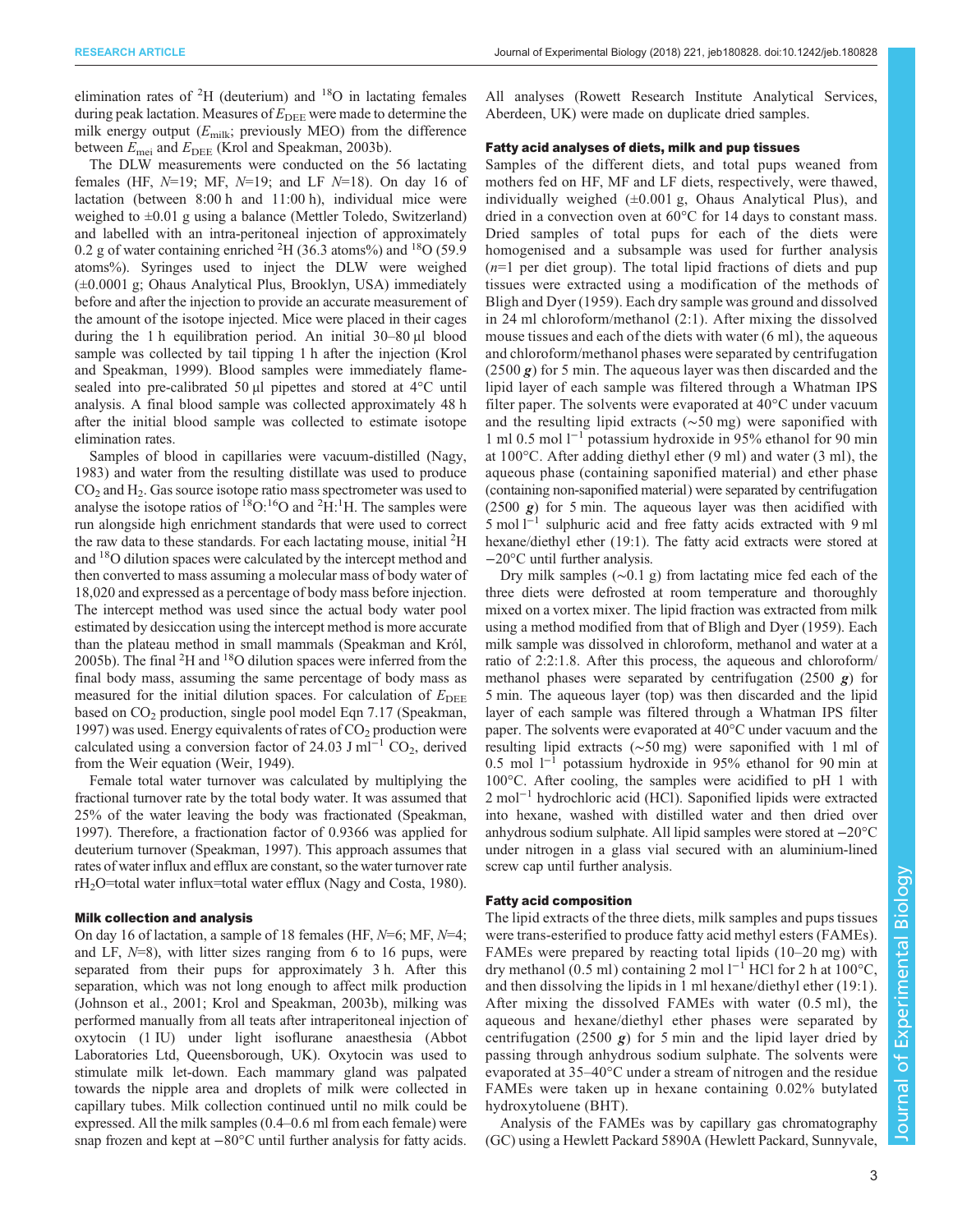CA, USA) fitted with a 50 m×0.25 mm CP-SIL 88 column coated with a 0.25  $\mu$ l film thickness (J & W Scientific, Folsum, CA, USA). The GC temperature was programmed from 160°C, held for 1 min, increased by 10°C min−<sup>1</sup> to 190°C, held for 3 min, again increased by 2°C min−<sup>1</sup> to 230°C and finally held for 15 min. Samples (1 µm) run in duplicates were injected into a split injection system (1:15) and carried through the GC column with helium as the carrier gas.

The GC was linked to a computerised integration system (Unicam 4880 software) to identify the peaks by comparison with absolute retention time (RT) from a standard mixture (Supelco UK, Poole, Dorset, UK). The standard was run daily to determine accurate RTs. Individual fatty acids are designated in International Union of Pure and Applied Chemistry (IUPAC) shorthand nomenclature by carbon chain length:number of double bonds. A total of 10, 11 and 10 fatty acids were identified in the HF, MF and LF diets, respectively. In the milk samples from lactating mice fed on HF, MF and LF diets, 18, 20 and 18 fatty acids, respectively, were identified. Finally, 16, 15 and 14 fatty acids were identified in tissues of pups weaned from lactating females fed on HF, MF and LF diets, respectively. Each fatty acid from diets, milk samples and tissues of pups was expressed as a percentage of the total fatty acids identified in each sample. All fatty acids identified in the diets, milk samples and tissues of pups were used in the comparison of total fatty acid profile.

#### Body composition and organ morphology

Body composition (fat and fat-free mass) was derived from organ morphology data. On day 18 of lactation, the 56 mothers were weighed and killed by  $CO<sub>2</sub>$  inhalation, and immediately dissected. The brain, intrascapular brown adipose tissue, thyroid gland, liver, kidneys, lungs, heart, spleen, gonadal fat, gonads, abdominal fat, mesenteric fat, subcutaneous fat, pancreas, stomach, small intestine and large intestine were removed. The remaining parts were divided into tail, pelage and carcass. The wet mass of tissues was recorded (±0.0001 g; Ohaus Analytical Plus) and tissues dried (Gallenkamp oven at 60°C) for 14 days, and re-weighed to determine dry mass.

#### Statistical analyses

Body mass and food intake were measured daily throughout lactation, and differences between the dietary groups in body mass and food intake were tested using repeated measures general linear models (RM GLM) with group (different dietary groups; HF, MF and LF) as a fixed factor and day of lactation as the repeated factor. Where significant effects of day or diet were found, *post hoc* Tukey tests were used to assess differences between days and groups. Asymptotic food intake across the three dietary treatment groups in late lactation was compared using one-way ANOVA and *post hoc* Tukey tests. The asymptotic food intake in late lactation was defined as the period during which no significant differences in food intake between days were detected (day 12–17 of lactation). Linear regression analysis was used to examine relationships between variables. Changes in body mass and organ morphology between the dietary groups were compared using one-way ANOVA and *post* hoc Tukey tests. The effects of maternal body mass on wet and dry tissue masses were also assessed using GLM. A Bonferroni correction was applied (significance level divided by the number of comparisons) in assessing the wet and dry organ masses in lactating mice. Data are represented as means±s.d. unless stated otherwise. All data were tested for normality prior to analysis and all statistical analyses were performed using Minitab for Windows (version 14; Minitab Inc., State College, PA, USA). Post hoc power analysis using Minitab 18 were performed to ascertain that we had

sufficient power  $(0.8)$  to observe significant differences with the effect sizes used. All tests were two-tailed and significance was set at  $P<0.05$ .

## RESULTS

## Maternal body mass

No significant difference between the body mass of HF females  $(29.51\pm1.29 \text{ g}, N=20)$ , MF females  $(29.52\pm1.33 \text{ g}, N=20)$  and LF females (29.52±1.42 g,  $N=20$ ; ANOVA:  $F_{2.57}=0.01$ ,  $P=0.99$ ) were observed before mating and during pregnancy (at parturition body mass was 53.96±4.18 g, 55.83±5.06 g and 56.28±5.24 g for HF, MF and LF females, respectively; ANOVA:  $F_{2.57}$ =0.87, P=0.419) or during lactation  $(F_{2,53}=0.78, P=0.46;$  [Fig. 1](#page-4-0)A, [Table 1\)](#page-4-0).

#### Food intake

Gross food intake did not differ significantly between dietary groups before mating (5.28±0.51, 5.28±0.27 and 5.27  $\pm 0.36$  g day<sup>-1</sup> for HF, MF and LF females, respectively; ANOVA:  $F_{2.9}$ =0.01, P=0.999) and during pregnancy (6.54 $\pm$ 1.0, 6.29±0.94 and 6.57±1.24 g day<sup>-1</sup>; ANOVA:  $F_{2,57}$ =1.78, P=0.169).

Diet manipulation started on day 4 of lactation, so there were no food intake data for days 1–4 of lactation when animals were fed a mix of rodent chow and the target diets. RM GLM over days 5–18 of lactation showed that there was a highly significant effect of day of lactation  $(F_{13,689} = 278.2, P < 0.001)$  and diet  $(F_{2,53} = 5.2, P = 0.009)$  on maternal gross food intake ([Table 1](#page-4-0)). Between days 5 and 11 of lactation, food intake increased steadily in HF, MF and LF females and, over the next 6 days (days 12–17), food intake reached an asymptote and remained constant at an average of 14.95± 1.14 g day−<sup>1</sup> , 16.30±0.61 g day−<sup>1</sup> and 16.57±0.26 g day−<sup>1</sup> for mice fed HF, MF and LF diets, respectively; i.e. asymptotic food intake ([Table 1](#page-4-0), [Fig. 1B](#page-4-0)).

The gross energy content of the food  $(GE_{food})$  was measured at 23.11 kJ g<sup>-1</sup>, 22.89 kJ g<sup>-1</sup> and 17.80 kJ g<sup>-1</sup> for HF, MF and LF diets, respectively, and gross energy content of the faeces ( $GE<sub>faces</sub>$ ) when feeding on the three diets was  $20.91 \pm 1.26$ ,  $20.96 \pm 0.59$  and 15.93±0.70 kJ  $g^{-1}$  dry mass, respectively. These values were used to calculate  $E_{\text{mei}}$  at peak lactation as 306.52 $\pm$ 25.03, 340.52 $\pm$ 13.49 and 266.67 $\pm$ 4.45 kJ day<sup>-1</sup> for HF, MF and LF diets, respectively, which were significantly higher in mice on MF and HF diets versus mice on the LF diet [\(Table 1, Fig. 1](#page-4-0)B,  $P<0.05$ ).

#### Litter size, litter mass and pup mass

Mice on all diets gave birth to, and weaned, a similar number of pups [[Fig. 1C](#page-4-0), [Table 1](#page-4-0); 10.7±2.7 pups on average ([Fig. 1B](#page-4-0), [Table 1](#page-4-0); RM GLM: day of lactation:  $F_{17,901}$ =4.7, P<0.001, group:  $F_{2,53}$ =1.4,  $P=0.26$ ]. There was a significant difference in  $M<sub>litter</sub>$  between the dietary groups, with mice feeding on HF or MF diets weaning 30–35% larger litters compared with mice fed a LF diet (RM GLM: day of lactation:  $F_{17,901}$ =708.2, P<0.001, group:  $F_{2,53}$ =2.4, P=0.099, lactation×group:  $F_{34,901}$ =9.3, P<0.001; [Fig. 1D](#page-4-0), [Table 1](#page-4-0)). Similarly, pup mass  $(M_{\text{pup}})$  at weaning, but not at birth, was significantly increased in the HF and MF groups compared with the LF group.  $M<sub>litter</sub>$  and  $M<sub>pun</sub>$  of offspring raised by mothers fed HF and MF diets did not differ significantly from each other ([Table 1,](#page-4-0)  $P > 0.05$ ).

# Daily energy expenditure  $(E_{\text{DEE}})$  and milk energy output  $(E_{\text{milk}})$

 $E_{\rm DEE}$  measured on day 16 of lactation was not significantly different between dietary groups ([Table 1\)](#page-4-0). In line with the results on  $E_{\text{mei}}$ ,  $E_{\text{milk}}$  was significantly increased in females fed HF or MF diets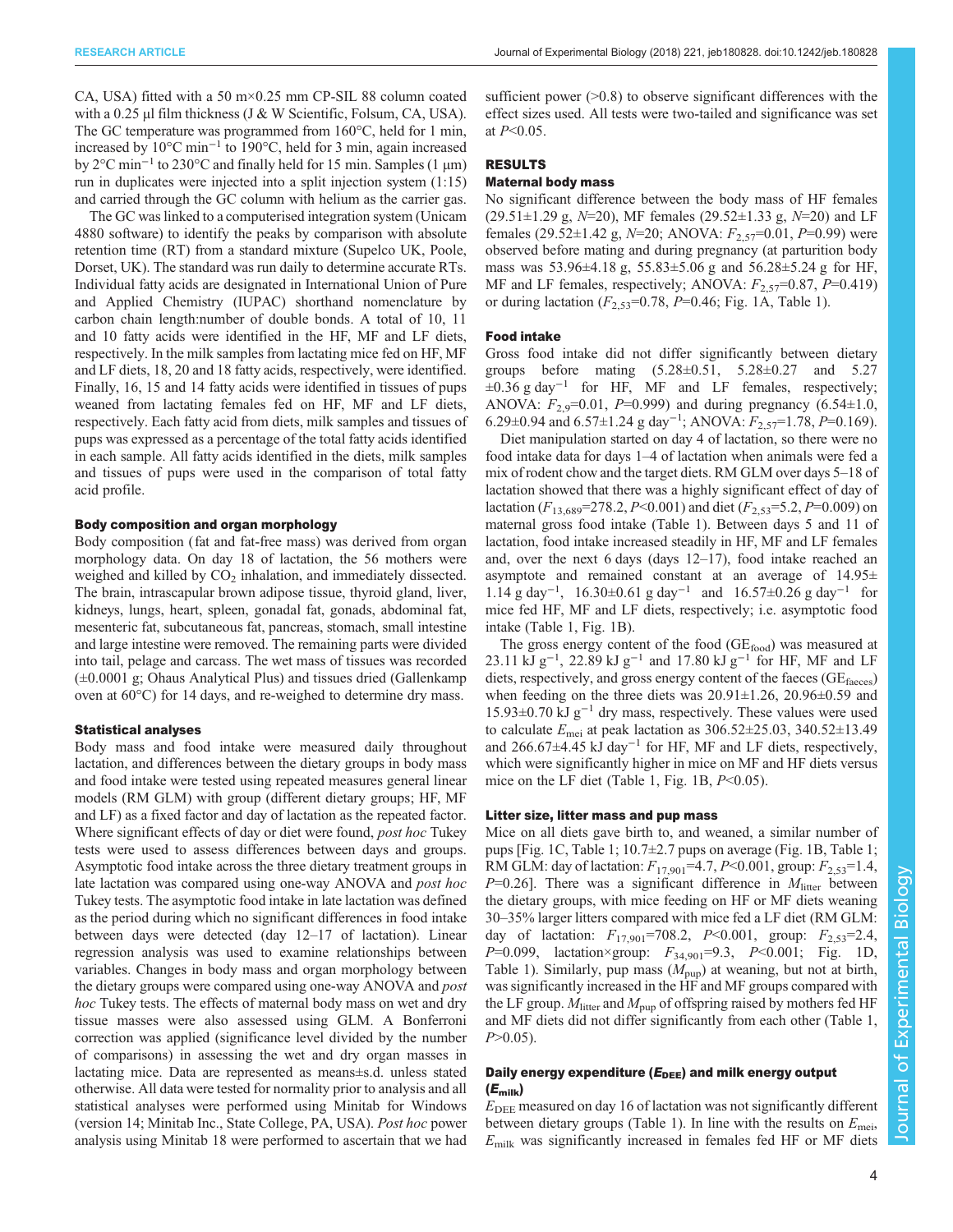<span id="page-4-0"></span>

Fig. 1. Body mass, litter size, metabolisable energy intake and litter mass of mice fed on different diets. Means±s.e.m. body mass (A), metabolisable energy intake ( $E_{\text{mei}}$ ) (C), litter size (B) and litter mass (D) throughout lactation in mice fed high fat (HF, n=19), medium fat (MF, n=19) or low fat (LF, n=18) diets. Mice were swapped to their respective diets on day 4 of lactation and therefore data on metabolisable energy intake is not available for day 1-4 of lactation.

compared with females fed LF diets, and on average was increased by approximately 30%. Linear regression revealed significant relationships between  $E_{\text{mei}}$ , litter growth and  $E_{\text{milk}}$ , and a highly significant effect of fat intake on  $E_{\text{mei}}$  and  $E_{\text{milk}}$  [\(Fig. 2\)](#page-5-0).

## Fatty acid composition

To examine whether fat from the diet fed to each group of lactating mice was transferred into milk for suckling pups, comparison of corresponding total lipid fatty acid profiles between the diets, milk and pup tissues was performed on all fatty acids that constituted more than or equal to 1% of the identified fatty acids ([Table S1](http://jeb.biologists.org/lookup/doi/10.1242/jeb.180828.supplemental), for HF, MF and LF diets). This chemical analysis showed that the most abundant fatty acids in the diets corresponded to those in the milk, and the most abundant fatty acids in the milk corresponded to those in the tissues of the pups [\(Fig. 3\)](#page-6-0). For instance, the most abundant fatty acids in the HF diet were C18:1/oleic acid (50.4%), followed by C18:2/linoleic (24.2%), C16:0/palmitic (20.7%), C16:1/ palmitoleic (2.1%) and C20:1 (1.2%) acids [\(Table S1](http://jeb.biologists.org/lookup/doi/10.1242/jeb.180828.supplemental); [Fig. 3A](#page-6-0)). The most abundant fatty acid in milk was oleic acid (30.78%), followed by palmitic (21.91%), linoleic (21.72%) and palmitoleic (2.13%) acids ([Table S1;](http://jeb.biologists.org/lookup/doi/10.1242/jeb.180828.supplemental) [Fig. 3](#page-6-0)A,B), and, similarly, the most abundant fatty acid in offspring tissues was oleic acid (38.11%),

#### Table 1. Descriptive statistics for variables measured in lactating mice fed diets with different fat content

|                                                     |                               |                               |                              | <b>ANOVA</b> |                          |
|-----------------------------------------------------|-------------------------------|-------------------------------|------------------------------|--------------|--------------------------|
| Variables                                           | <b>HF</b>                     | MF                            | LF                           | $F_{2,53}$   | $\mathsf{P}$             |
| Body mass (q; d1)                                   | $41.3 \pm 2.8$                | $40.1 \pm 2.0$                | $40.9 \pm 3.4$               | 0.1          | 0.918                    |
| Asymptotic food intake $(q \text{ day}^{-1})$       | $14.9 \pm 1.0^{b}$            | $16.3 \pm 0.6^a$              | $16.5 \pm 0.3^a$             | 7.8          | < 0.01                   |
| Metabolisable energy intake (kJ day <sup>-1</sup> ) | $306.5 \pm 25.0^{\rm b}$      | 340.5±13.5 <sup>a</sup>       | $266.6{\pm}4.5^{\circ}$      | 29.7         | < 0.001                  |
| Milk energy output (kJ day <sup>-1</sup> )          | $203.2 + 49.9^a$              | $229.3 + 42.2^a$              | $164.6 \pm 30.6^{\circ}$     | 11.6         | < 0.001                  |
| Daily energy expenditure (kJ day <sup>-1</sup> )    | $103.3 \pm 12.6$              | $111.2 + 9.7$                 | $102.1 \pm 9.7$              | 2.6          | 0.083                    |
| Litter size (d1)                                    | $10.5 \pm 2.8$                | $10.7 \pm 2.3$                | $12.2 \pm 2.4$               | 6.4          | 0.088                    |
| Litter size (d18)                                   | $10.3 \pm 2.8$                | $10.6 + 2.4$                  | $11.2 \pm 2.8$               | 0.5          | 0.614                    |
| Litter mass $(q; d1)$                               | $19.2 + 4.9$                  | $19.7 + 4.3$                  | $21.5 \pm 3.2$               |              | $\overline{\phantom{m}}$ |
| Litter mass $(q; d18)$                              | $109.3 \pm 27.3$ <sup>a</sup> | $106.2{\pm}20.0^{\mathrm{a}}$ | $80.8 \pm 20.0^{\rm b}$      | 8.7          | 0.001                    |
| Pup mass $(q; d1)$                                  | $1.85 \pm 0.18$               | $1.84 \pm 0.13$               | $1.78 + 0.17$                |              |                          |
| Pup mass $(q; d18)$                                 | $10.98 \pm 2.59$ <sup>a</sup> | $10.26 \pm 2.10^a$            | $7.68 \pm 2.56$ <sup>b</sup> | 5.83         | < 0.01                   |

Descriptive statistics for lactating mice fed high fat (HF; 60% energy from fat), medium fat (MF; 45% energy from fat) or low fat (LF; 10% energy from fat) diets from day 4–18 of lactation. Values shown are means±s.d. Sample sizes were 19, 19 and 18 for HF, MF and LF diets, respectively. All data were analysed using one-way ANOVA with diet as a fixed factor. Where a significant effect of diet was found, results of post hoc Tukey tests are indicated using superscript a, b and c; i.e. groups that have a similar letter did not differ significantly and groups with a different letter differed significantly (P<0.05). d, day of lactation.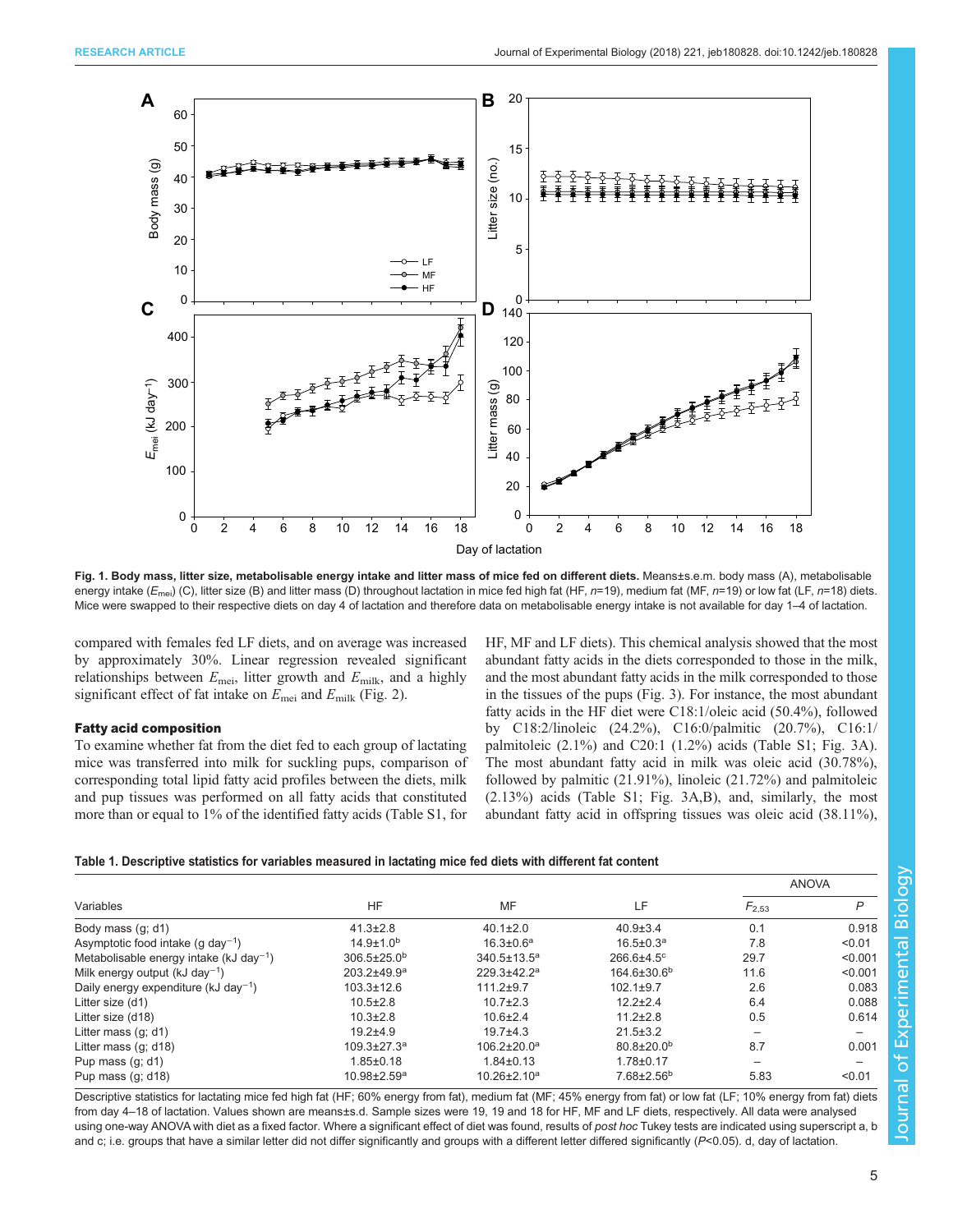<span id="page-5-0"></span>

Fig. 2. Relationships between milk energy output ( $E_{\text{min}}$ ), metabolisable energy intake ( $E_{\text{mei}}$ ), fat intake and litter mass increase. Litter mass increase was calculated over days 4–18 of lactation. (A) Linear regression between  $E_{\text{mei}}$  and  $E_{\text{mili}}$ . LF:  $R^2$ =0.80, P<0.0001, y=0.86x–65.57; MF:  $R^2$ =0.97, P<0.0001, y=0.87x– 68.88; HF:  $R^2$ =0.94, P<0.0001, y=0.92x–80.70. (B) Linear regression between  $E_{\rm milk}$  and litter mass increase. LF:  $R^2$ =0.38, P=0.0063, y=0.36x–22.65; MF:  $R^2$ =0.44, P=0.0053, y=0.20x+13.78; HF:  $R^2$ =0.73, P<0.0001, y=0.29x+7.66. (C) Linear regression between litter mass increase and fat intake. LF:  $R^2$ =0.27,  $P$ =0.027, y=0.09x+22.85; MF:  $R^2$ =0.40,  $P$ =0.0008, y=1.06x+83.62; HF:  $R^2$ =0.74,  $P$ <0.0001, y=1.59x+73.64. (D) Linear regression between  $E_{\rm milk}$  and fat intake. LF:  $R^2$ =0.80, P<0.0001, y=0.09x+11.25; MF:  $R^2$ =0.97, P<0.0001, y=0.50x+38.96; HF:  $R^2$ =0.94, P<0.0001, y=0.61x+59.34.

followed by palmitic (20.74%), linoleic (17.50%), palmitoleic (2.32%) and C20:2/ (1.01%) acids ([Table S1](http://jeb.biologists.org/lookup/doi/10.1242/jeb.180828.supplemental); [Fig. 3](#page-6-0)B). The fatty acid profiles in the HF or MF diets were significantly related to those in the milk produced ( $R^2$ =0.86,  $P$ =0.07 and  $R^2$ =0.92,  $P$ =0.04 in HF and MF diet, respectively), but not in the LF diet  $(R^2=0.48,$  $P=0.13$ ). Similarly, significant relationships were found between fatty acid profiles in the milk and pups on the HF or MF diets, but not on the LF diet [\(Fig. 3B](#page-6-0); HF:  $R^2=0.86$ ,  $P=0.07$ ; MF:  $R^2=0.73$ ,  $P=0.03$ ; LF:  $R^2=0.19, P=0.39$ ).

## Effect of diet on maternal organ morphology

To evaluate the effects of the HF, MF and LF dietary treatments on maternal morphology, the dry masses of 20 organs were compared. There were significant differences between dietary groups in the masses of gonadal fat, stomach and liver [\(Table S2\)](http://jeb.biologists.org/lookup/doi/10.1242/jeb.180828.supplemental), but not in any

of the other tissues. When compared with the mice fed an LF diet, the HF and MF mothers deposited an extra fat mass of 0.21 g (equivalent to 0.57 kJ) and 0.191 g (equivalent to 0.53 kJ) into the gonadal fat, respectively.

# Mathematical model predicting intake of HF and MF diets at peak lactation based on SDA and heat dissipation limits

We built a mathematical model based on the HDL theory to predict the exact food intake and milk production of the mice fed MF and HF diets based on the lower SDA of these two diets ([Table 2,](#page-6-0) [Fig. 4](#page-7-0)A; [Kagya-Agyemang et al., 2010\)](#page-9-0). The model is as follows.

Define the maximum heat production that an animal can sustain under the HDL theory as  $E_{\text{max}}$ . This will be equal to the maximum DEE ( $E_{\text{DEE}}$ ). Define also an obligatory energy expenditure that the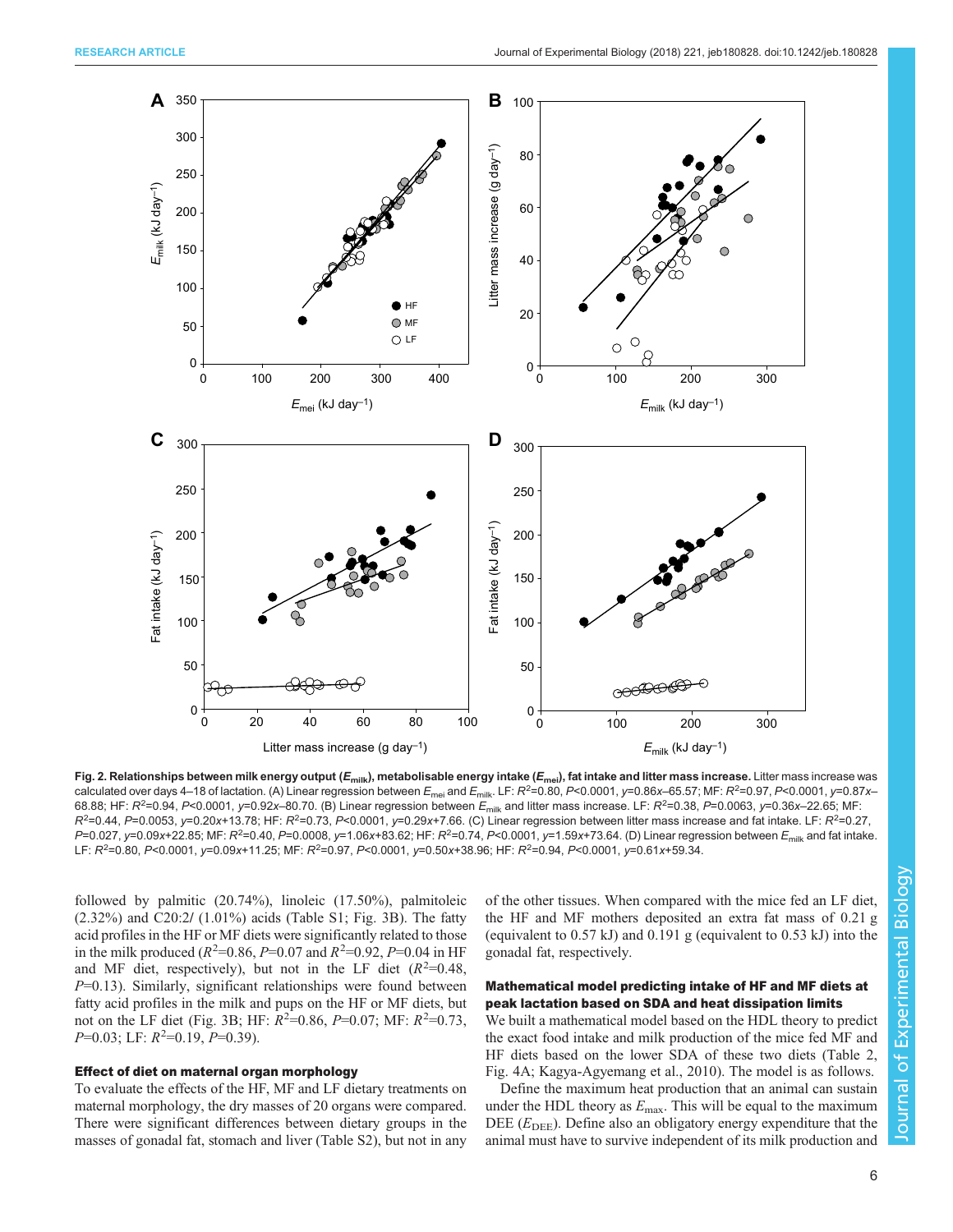<span id="page-6-0"></span>

Fig. 3. Linear regressions between fat profiles measured in the three different diets (HF, MF and LF), the milk produced by lactating female mice on those diets and in the tissues of their pups. Fatty acids identified in the diet, milk or pups were expressed as a % of the total fat content. (A) Linear regressions were performed between all the fatty acids identified that constituted 1% or more of the total fat content in both the diets and milk samples. HF diet: y=0.57x+5.37,  $R^2$ =0.86, P=0.07; MF diet: y=0.60x+4.61,  $R^2$ =0.92, P=0.04; and LF diet: y=0.44x+4.08,  $R^2$ =0.48, P=0.13. (B) Similarly, linear regressions were performed between the fatty acids identified in milk and tissues of pups. HF diet: y=0.57x+5.37, R<sup>2</sup>=0.86, P=0.07; MF diet: y=0.70x+3.44, R<sup>2</sup>=0.73, P=0.03; and LF diet:  $y=0.38x+9.38, R^2=0.19, P=0.39.$ 

the SDA resulting from food as  $E_{ob}$ . The energy expenditure due to SDA can be defined as:

$$
E_{\rm SDA} = E_{\rm mei} \times s,\tag{1}
$$

where  $E_{\text{mei}}$  is the metabolisable energy intake and s is the proportion of net intake devoted to SDA. Define also the energy expenditure consequent of milk production (lactogenesis) as:

$$
E_{\text{lact}} = E_{\text{milk}} \times l, \tag{2}
$$

where  $E_{\text{milk}}$  is the milk energy exported and l is the efficiency of lactation.

The gap between the maximum possible expenditure of energy under the HDL constraint and the obligatory expenditure  $(E_{ob})$  is equal to the combined energy devoted to SDA  $(E_{SDA})$  and lactogenesis  $(E_{\text{fact}})$ . Hence:

$$
E_{\text{max}} - E_{\text{ob}} = E_{\text{SDA}} + E_{\text{lact}}.\tag{3}
$$

Substituting Eqns 1 and 2 into Eqn 3 gives:

$$
E_{\text{max}} - E_{\text{ob}} = (E_{\text{mei}} \times s) + (E_{\text{milk}} \times l). \tag{4}
$$

For mice on the LF diet, we can substitute known values of the parameters to estimate  $E_{ob}$  and hence the size of the gap between  $E_{\text{max}}$  and  $E_{\text{ob}}$ . Specifically, from the DLW method we know that

 $E_{\text{DEE}}$  at peak lactation ( $E_{\text{max}}$ ) in the LF mice was 102.1 kJ day<sup>-1</sup>. We also know that the net energy intake  $(E_{\text{mei}})$  was 266.7 kJ day<sup>-1</sup> and the  $E_{\text{milk}}$  was 164.6 kJ day<sup>-1</sup>. The LF diet has an SDA (s) of 0.061 [\(Kagya-Agyemang et al., 2010](#page-9-0)), and Krol et al.  $(2007)$  estimated the efficiency of lactation  $(l)$  on a diet with very similar composition as 0.3. Substituting these values into Eqn 4 gives:

$$
E_{\text{ob}} = 102.1 - [(266.7 \times 0.061) + (164.5 \times 0.3)]
$$
  
= 102.1 - (16.3 + 49.3) = 36.5 kJ day<sup>-1</sup>. (5)

We can then quantify the heat gap between the maximal heat dissipation and the obligatory heat production as:

$$
E_{\text{max}} - E_{\text{ob}} = 102.1 - 36.5 = 65.6 \text{ kJ day}^{-1}.
$$
 (6)

Substituting this back into Eqn 4 shows that, for the other two diets:

$$
(E_{\text{mei}} \times s) + (E_{\text{milk}} \times l) = 65.6 \text{ kJ day}^{-1}.
$$
 (7)

To find the maximal net energy intake that the mice could eat under the heat dissipation limit, we need to solve Eqn 7 for  $E_{\text{mei}}$ . Unfortunately, even if we keep  $l$  constant at 0.3 and substitute in the known value of s for a given diet, we still have an equation with two unknowns. However, the milk energy export  $(E_{\text{milk}})$  is equal to the

Table 2. Model for using specific dynamic action (SDA) results to predict the intake and milk production of females when fed HF and MF diets if intake and milk production are limited by heat dissipation capacity

|                                                       | ιF.    | MF        | HF        | HF     | <b>Difference</b> | MF     | <b>Difference</b> |
|-------------------------------------------------------|--------|-----------|-----------|--------|-------------------|--------|-------------------|
| Parameter                                             | actual | predicted | predicted | actual | to predicted      | actual | to predicted      |
| F.                                                    | 266.7  | 278.9     | 283.8     | 306.5  | 22.6              | 340.5  | 61.6              |
| $E_{\text{milk}}$                                     | 164.6  | 176.8     | 181.8     | 203.2  | 21.4              | 229.3  | 52.4              |
| $E_{\text{max}}$ (= $E_{\text{DEE}}$ )                | 102.1  | 102.1     | 102.1     | 103.3  | 1.20              | 111.2  | 9.10              |
| SDA(s)                                                | 16.3   | 12.5      | 11.1      |        |                   |        |                   |
| Lactogenesis (/)                                      | 49.3   | 53.0      | 54.5      |        |                   |        |                   |
| HDL model prediction: $s+/-65.6$ kJ day <sup>-1</sup> |        |           |           |        |                   |        |                   |

All values are kJ day<sup>-1</sup>. SDA of the HF (high fat) diet was 0.039; SDA of the MF (medium fat) diet was 0.045; SDA of the LF (low fat) diet was 0.061; LF intake=16.6 g day<sup>−1</sup>. F<sub>i</sub>, metabolisable energy intake; E<sub>milk</sub>, milk energy output; E<sub>DEE</sub>, daily energy expenditure; HDL, heat dissipation limitation.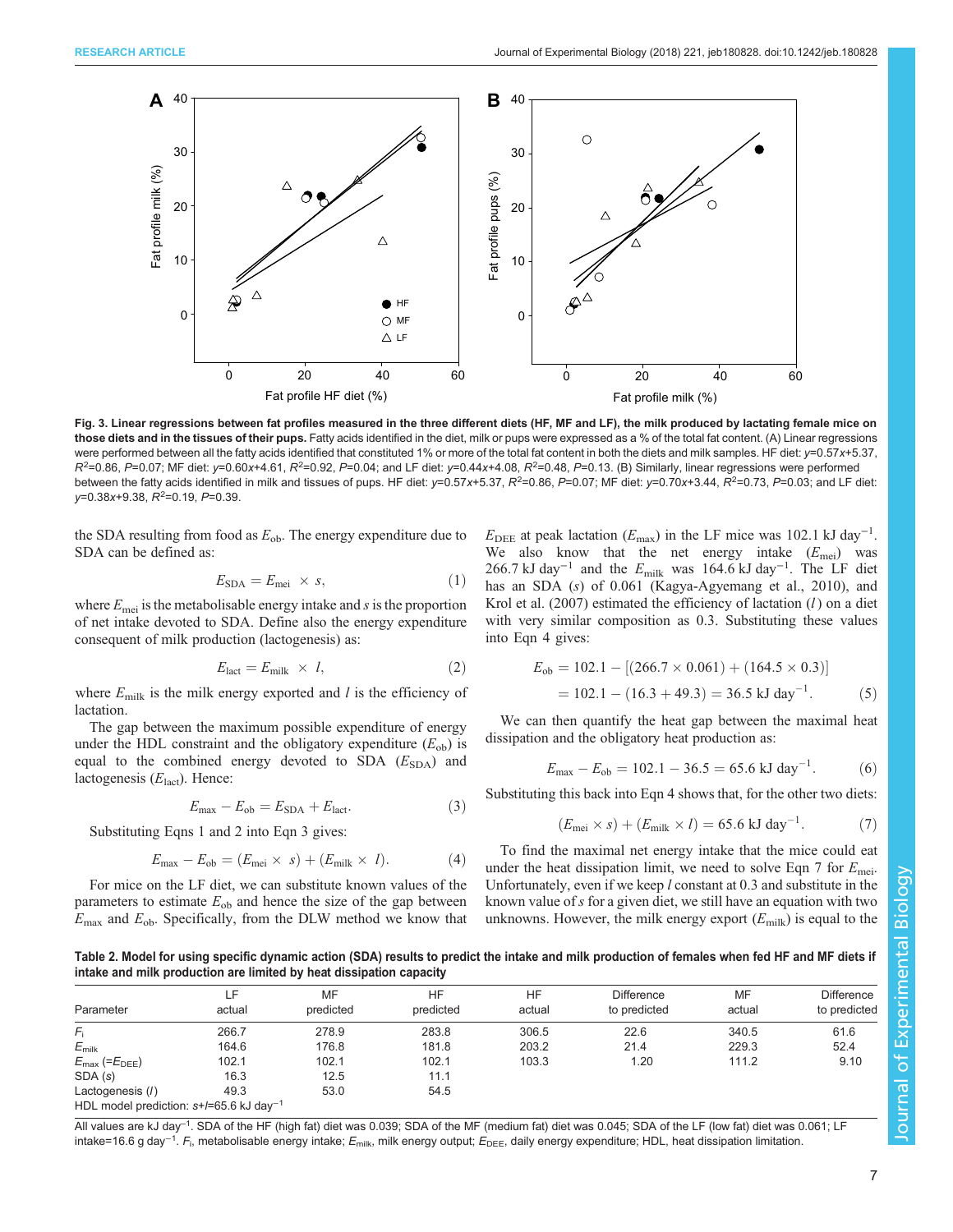<span id="page-7-0"></span>

Fig. 4. Schematic diagrams illustrating the mathematical model for predicting maximal energy intake and energy expenditure based on the heat dissipation limitation (HDL) theory incorporating changes in specific dynamic action. (A) Schematic to show the basis of the mathematical model for predicting maximal energy intake and energy expenditure based on the HDL theory. The energy expenditure is made up of the resting metabolic rate (blue bar), which is obligatory, and the specific dynamic action (SDA; red bar). The SDA is a fixed % of the metabolisable energy intake  $(E_{\text{mei}})$  defined by the parameter s. The sum of these two costs (dashed red line) is lower than the maximal capacity to dissipate heat (shown as a dashed black line marked 'heat dissipation limit'). The distance between the dashed red and dashed black lines can be filled with expenditure for synthesising milk. The size of this gap then defines the maximal milk production (orange bar) via an efficiency of lactation term (I). The animal needs to eat food to cover the sum of its energy expenditures (green bar) plus the energy exported in milk (light orange), plus any losses that occur in faeces and urine (grey bar). (B) This schematic shows how these predictions alter when s changes because of the change in macronutrient content of the diet. Specifically, this schematic concerns the situation when s is reduced because the animal feeds on a diet containing increased fat, which has a lower s value. In this case, the SDA (red bar) gets smaller and this then makes the gap between the red dashed and black dashed lines greater. The animal can then engage in more milk synthesis (yellow bar), leading to greater milk production (larger orange bar). The previous level of maximal milk production is indicated by the dotted red line. However, this then increases the maximal net food intake (green plus light orange bars), which in turn leads to increase the SDA. There is consequently an optimisation of the level of intake that allows the animal to maximise its milk production at any given value of s. That optimisation problem is solved by the mathematical model in the text. Generally, as s falls, the maximal potential milk production increases and the model allows this effect to be exactly quantified. The key aspect of the model is the fixed nature of the HDL (dashed black line), which defines the envelope within which the expenditure components must be optimised.

difference between the net food intake and the maximal heat dissipation, i.e.:

$$
E_{\text{milk}} = E_{\text{mei}} - E_{\text{max}}.\tag{8}
$$

Hence, substituting Eqn 8 into Eqn 7 and inserting the values under the LF diet for  $E_{\text{max}}$  and *l* gives:

$$
(E_{\text{mei}} \times s) + [0.3 \times E_{\text{mei}} - (30.6)] = 65.6 \text{ kJ day}^{-1}.
$$
 (9)

Simplifying and solving this equation for  $E_{\text{mei}}$  gives:

$$
E_{\text{mei}} = 96.2/(s + 0.3) \text{ kJ day}^{-1}.
$$
 (10)

Hence, for any diet with known s we can calculate from Eqn 10 the maximal metabolisable energy intake under the HDL theory  $(E_{\text{mei}})$ . Further, substituting this value of  $E_{\text{mei}}$  and the known value of  $E_{\text{max}}$  (102.1) into Eqn 8 gives us the predicted maximal milk energy export  $(E_{\text{milk}})$ . We used this model to generate predicted values of  $E_{\text{mei}}$  and  $E_{\text{milk}}$  for the MF and HF diets ([Table 2,](#page-6-0) Fig. 4B).

These predictions allow a direct comparison to the actual figures for these parameters in mice fed the HF and MF diets to evaluate whether the responses of the mice was quantitatively consistent with the prediction of the HDL theory ([Table 2\)](#page-6-0). These comparisons show that the mice were able to export substantially more milk when feeding on the MF and HF diets than predicted by the model based on the HDL theory. Specifically, the model predicted the  $E_{\text{mei}}$  in MF-fed mice should not exceed 278.9 kJ day<sup>-1</sup>, with a corresponding  $E_{\text{milk}}$  of 176.8 kJ day<sup>-1</sup>, yet they took in

61.6 kJ day−<sup>1</sup> more, and exported as milk 52.5 kJ day−<sup>1</sup> more, than the model predictions. In a similar manner, the  $E_{\text{mei}}$  and  $E_{\text{milk}}$  of the HF-fed mice were 22.6 kJ day−<sup>1</sup> and 21.4 kJ day−<sup>1</sup> higher, respectively, than the model predictions ([Table 2](#page-6-0)).

# **DISCUSSION**

Feeding diets high in fat to lactating mice impacted positively on reproductive performance, i.e. the HF- and MF-fed mice consumed more energy at peak lactation, so the energy available for milk production was greatly increased. As a result, pups from mothers fed HF and MF diets were heavier at weaning than those from LF-fed mice. These findings qualitatively agree with expectations from the HDL theory, as diets high in fat content have lower SDA and lactating mice on these diets would be expected to be able to consume more food before reaching the limit on heat dissipation. However, a model constructed using predictions from the HDL hypothesis and measurements in the LF mice showed that mice on the MF and HF diets increased their food intake and milk production more than the HDL theory predicted they should be capable of [\(Table 2\)](#page-6-0).

Beneficial effects of HF feeding on energy content of the milk, growth and survival of offspring has been shown in several species. For instance, in sows, increased dietary fat intake elevated milk fat concentration and promoted faster growth in piglets throughout lactation [\(Averette et al., 1999;](#page-9-0) [Van den Brand et al., 2000\)](#page-10-0). Similarly, in rats, HF feeding resulted in increased milk fat and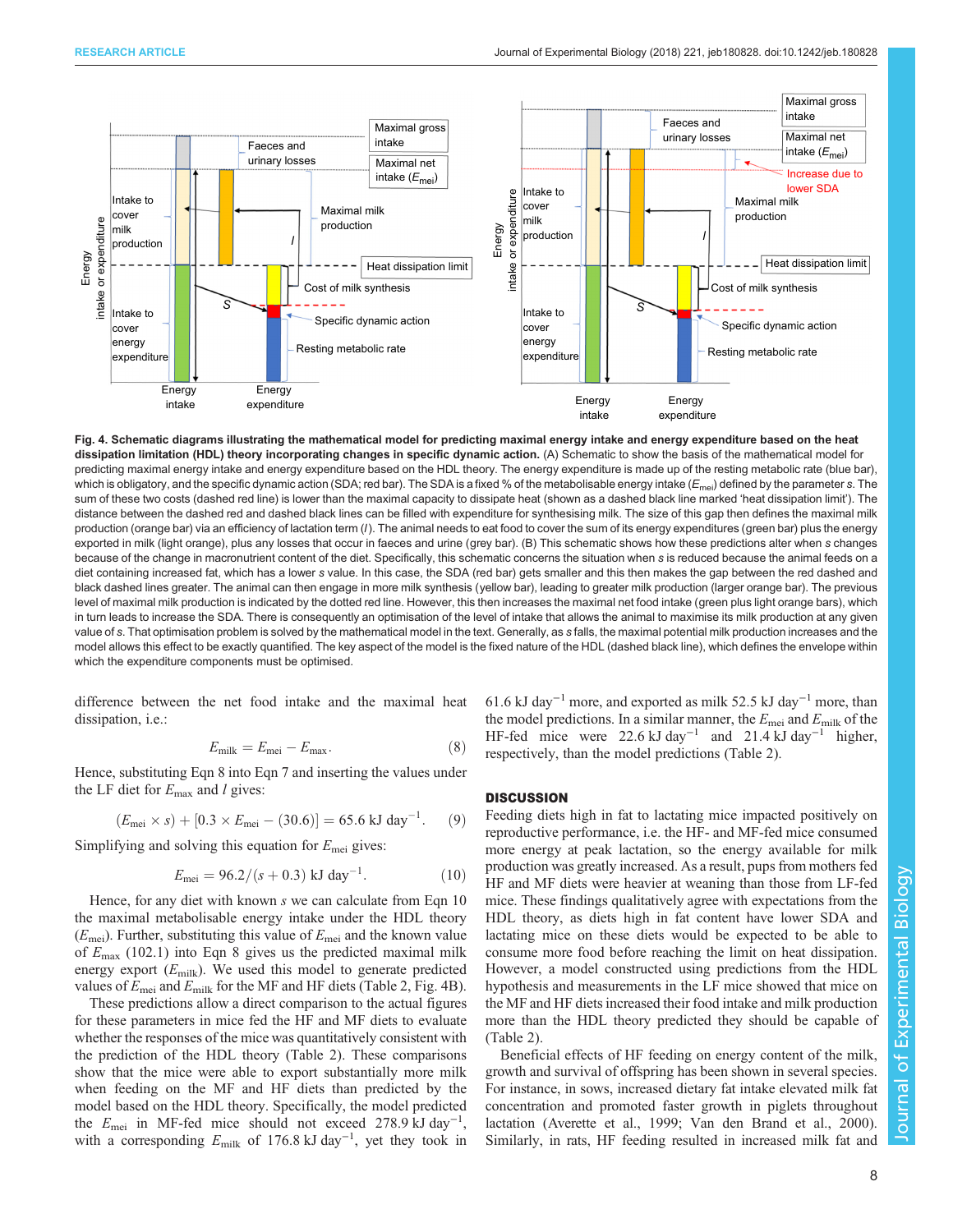higher weight gain in pups compared with rats on LF (high carbohydrate) diets ([Del Prado et al., 1997](#page-9-0); [Loh et al., 2002](#page-9-0); [Rolls](#page-9-0) [et al., 1984](#page-9-0)). These results, together with the results from this study, suggest that increased dietary intake of fat in lactating animals increases the fat (and energy) content in milk, which in turn increases the energy supply to offspring, thereby improving their survival and growth rate. This is consistent with the idea that energy is the most important limiting factor during lactation, in that all the energy provided to the young must first be consumed by the mother in addition to her own energy requirements to ensure reproductive success ([Kenagy et al., 1990](#page-9-0); [Speakman et al., 2001\)](#page-9-0) or must be supplied by the mother's energy reserves [\(Valencak et al., 2009\)](#page-9-0).

Using data for performance of the LF-fed mice, we predicted the expected impacts of feeding the HF and MF diets to lactating mice, assuming the mice were limited by their heat dissipation capacity [\(Table 2\)](#page-6-0). The mathematical model was constructed using assumptions derived from the HDL theory [\(Krol and Speakman, 2003a,b\)](#page-9-0) and parameterised using data from the mice on the LF diet. For both the HF and MF diets, the metabolisable energy intake  $(E_{\text{mei}})$  and the  $E_{\text{milk}}$ exceeded the model predictions. The  $E_{\text{DEE}}$  of the HF- and MF-fed mice were 103.3 and 111.20 kJ day<sup>-1</sup>, respectively, which did not differ significantly from that of mice on the LF diet (102.11 kJ day<sup>-1</sup>). This suggested that the animals somehow did not manage to elevate their heat production (and break the heat dissipation limit). The positive effects on  $E_{\text{mei}}$  and  $E_{\text{milk}}$  occurred, therefore, because the HF- and MF-fed mice consumed much more energy (306.52 and 340.52 kJ day−<sup>1</sup> , respectively) than predicted at peak lactation. The energy available for milk production was thus greatly increased (to 203.2 kJ day<sup>-1</sup> on HF and 229.3 kJ day<sup>-1</sup> on the MF diet). This raises the question of how they were able to do that without incurring the associated costs of lactogenesis.

Fatty acids are the major form in which fat is made available as fuel for energy generation. The main ways by which lactating mice can increase the fat content of their milk to support faster growth of their offspring is through increased dietary fat intake and increased de novo lipogenesis (i.e. conversion of dietary carbohydrate to fat). At weaning, litters from HF- and MF-fed mice were significantly heavier than pups on the LF diet. This was evidenced by the fact that the HF- and MF-fed mice not only consumed more energy at peak lactation but also delivered more milk energy to their pups than the LF-fed mice. The ability of the HF- and MF-fed mice to directly transfer absorbed dietary fat into the milk might have increased the efficiency of lactation (*l*) and hence reduced the heat production of lactogenesis  $(E<sub>last</sub>)$ , allowing for higher than expected increases in  $E<sub>milk</sub>$ . This finding is supported by the observation that high dietary fat intake could result in the reduction of metabolic heat production due to the strong suppressive effect of HF diets on lipogenesis in adipose tissue [\(Mercer and Trayhurn, 1984\)](#page-9-0). It is also well established that feeding rats a HF diet depresses the rate of mammary gland lipogenesis ([Del Prado et al., 1999](#page-9-0); [Grigor and](#page-9-0) [Warren, 1980\)](#page-9-0).

In the present study, the LF diet contained 70% energy as carbohydrate. Conversion of carbohydrate to fat prior to oxidation is thermogenically costly and about 20–25% of metabolisable energy intake is lost as heat [\(Chwalibog and Thorbek, 2001; Hellerstein,](#page-9-0) [1996](#page-9-0)). The LF-fed mice thus had to expend a part of the energy consumed for de novo lipogenesis to produce enough milk to support the growth of their offspring. Around 90–95% of the fatty acid profiles of the diets used was made up by three fatty acids – oleic acid (C18:0), linoic acid (C18:2) and palmitic acid  $(C16:0)$  – and these were the dominant fatty acids in the milk profiles as well as making up 61, 75 and 74% of fatty acids in the



Fig. 5. Schematic diagram illustrating a revised mathematical model – based on experimental data – that includes alterations to the efficiency of lactation. This schematic shows what we think happened in the actual experiment. In our predictions from the HDL theory, we assumed that the value of s changed when the diet was changed, but that the value of *l* (the efficiency of lactation), would be independent of the diet. However, it seemed that this was not the case because the mice were able to take fats directly from the diet and export them into the milk without the need to synthesise them de novo. Hence, the diet had two effects. First, because of the lower s, the SDA fell. This was predicted to increase the net energy intake from the dotted red to the dotted blue line. However, because there was also an increase in l, the mice were able to synthesise much more milk (orange bar) for a given heat production linked to milk synthesis (yellow bar). Therefore, within the same heat dissipation limit they were able to increase their maximal net intake and their milk production much more than we initially predicted (from the blue to the black dotted line). The fixed heat dissipation limit remains key to understanding these responses, and as such we suggest that these data are consistent with the original HDL theory, if not with the precise predictions based on the assumption that diet would only affect s, and not as it turned out both s and l.

milk of LF, MF and HF mothers, respectively [\(Table S1\)](http://jeb.biologists.org/lookup/doi/10.1242/jeb.180828.supplemental). Linear regressions comparing the fatty acid profiles in the diets and milk showed a strong positive relationship between the type of fatty acids present in the diet and milk for HF and MF diets, but this relationship was not significant for the LF diet ([Fig. 3\)](#page-6-0). These results provide support for the idea that HF and MF mice directly transferred the ingested fatty acids to the milk, whereas mice fed a LF diet used *de novo* lipogenesis, generating a greater heat burden. Despite large differences in  $E_{\text{milk}}$  at peak lactation, the mice on the different dietary treatments did not show significant differences in body mass and  $E_{\text{DEE}}$ . This provides further support that the positive effects of HF and MF diets on lactation performance were due to the ability of the HF- and MF-fed mice to transfer fatty acids directly into milk without the need for de novo synthesis, thereby reducing the metabolic heat generated as a by-product of milk production and altering l. Hence, while the data did not match the original mathematical model predictions where it was assumed that HF feeding would only affect s, the overall pattern was consistent with the HDL theory (see Fig. 5 for a detailed schematic explaining this). However, why MF mice were able to increase their energy intake and milk production above that of HF mice remains unclear. Given that the fatty acid profiles of the MF and HF diets were not the same,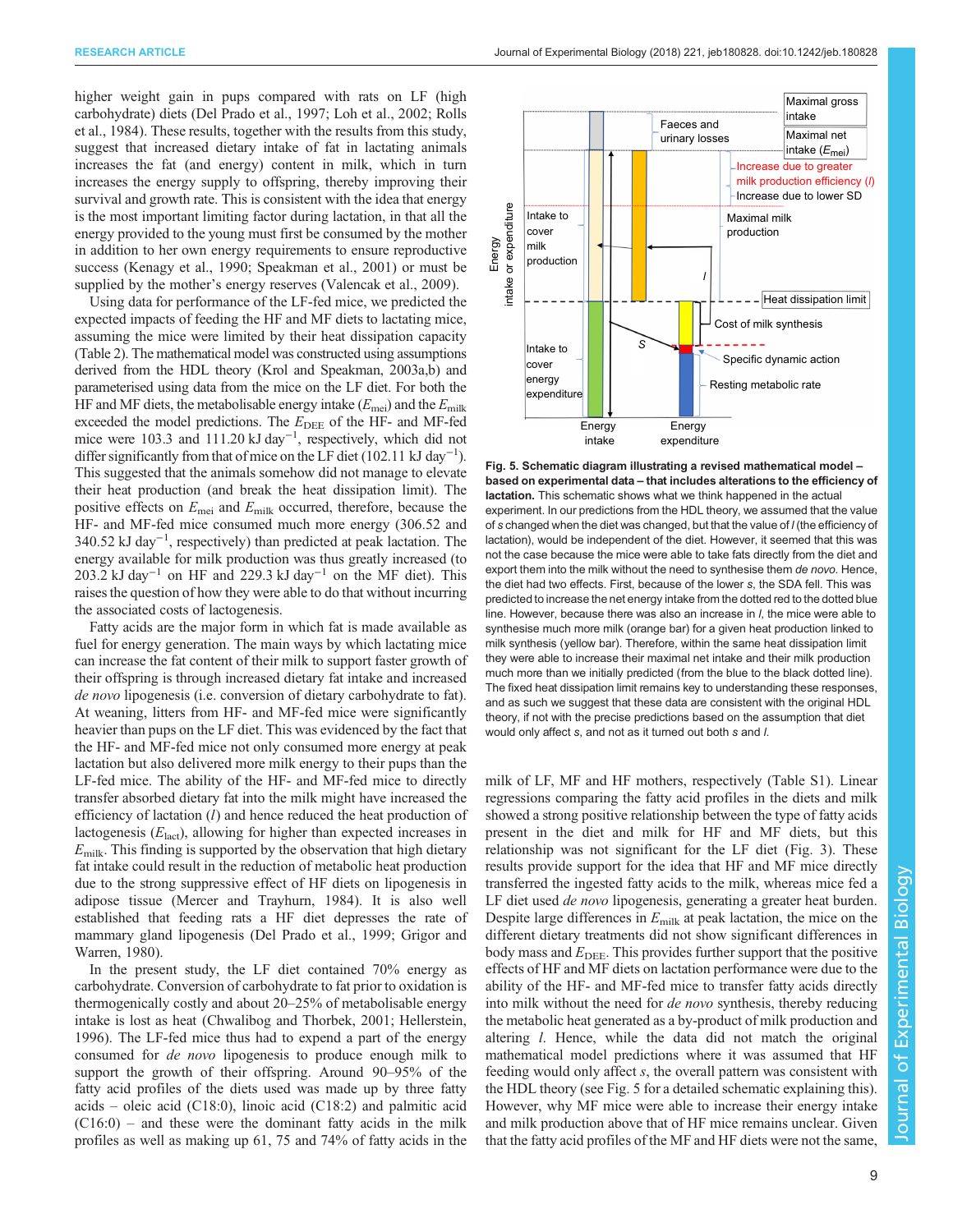<span id="page-9-0"></span>one possibility is that certain fatty acids are more readily transferred directly into milk than others (see [Table S1](http://jeb.biologists.org/lookup/doi/10.1242/jeb.180828.supplemental)).

In summary, MF1 mice fed on HF, MF and LF diets reached an asymptote in their daily food intake at peak lactation. At weaning, the pups from HF- and MF-fed mothers were significantly heavier than pups from LF-fed mice. This was because the peak lactation  $(E_{\text{milk}})$  of HF- and MF-fed mice was significantly higher than LFfed mice. The positive effects of feeding fat to mice were in part due to the low SDA but more likely linked to lower heat production for milk synthesis. The mice made morphological changes to cope with the high dietary fat intake by way of increased mass of the stomach and liver and also deposition of fat around the gonads. Dietary fat allowed the mice to elevate their milk production without consequent heat production, which was consistent with the HDL model for lactation limits. However, the reason why mice fed the MF diet were able to elevate their intake much higher than the mice on the HF diet remains unclear.

#### Acknowledgements

We thank the animal house staff for their care of the animals, and Peter Thomson for technical assistance with the isotope analysis.

#### Competing interests

The authors declare no competing or financial interests.

#### Author contributions

Conceptualization: C.H., J.R.S.; Methodology: J.K.K.-A., C.H., E.K., S.E.M., J.R.S.; Software: J.R.S.; Validation: S.E.M.; Formal analysis: L.M.V.; Investigation: J.K.K.- A., S.E.M.; Resources: J.R.S.; Data curation: J.K.K.-A.; Writing - original draft: J.K.K.-A., L.M.V.; Writing - review & editing: L.M.V., J.R.S.; Supervision: C.H., E.K., S.E.M., J.R.S.; Project administration: J.R.S.; Funding acquisition: J.K.K.-A., J.R.S.

#### Funding

J.K.K.-A. was supported by a scholarship from the government of the Republic of Ghana. L.M.V. was supported by a Rubicon grant (825.08.014) from the Netherlands Organisation for Scientific Research (NWO).

#### Supplementary information

Supplementary information available online at

<http://jeb.biologists.org/lookup/doi/10.1242/jeb.180828.supplemental>

#### References

- [Averette, L. A., Odle, J., Monaco, M. H. and Donovan, S. M.](http://dx.doi.org/10.1093/jn/129.12.2123) (1999). Dietary fat [during pregnancy and lactation increases milk fat and insulin-like growth factor I](http://dx.doi.org/10.1093/jn/129.12.2123) [concentrations and improves neonatal growth rates in swine.](http://dx.doi.org/10.1093/jn/129.12.2123) J. Nutr. 129, [2123-2129.](http://dx.doi.org/10.1093/jn/129.12.2123)
- Bligh, E. G. and Dyer, W. J. [\(1959\). A rapid method of total lipid extraction and](http://dx.doi.org/10.1139/y59-099) purification. [Can. J. Biochem. Physiol.](http://dx.doi.org/10.1139/y59-099) 37, 911-917.
- [Butler, P. J., Green, J. A., Boyd, I. L. and Speakman, J. R.](http://dx.doi.org/10.1111/j.0269-8463.2004.00821.x) (2004). Measuring [metabolic rate in the field: the pros and cons of the doubly labelled water and heart](http://dx.doi.org/10.1111/j.0269-8463.2004.00821.x) [rate methods.](http://dx.doi.org/10.1111/j.0269-8463.2004.00821.x) Funct. Ecol. 18, 168-183.
- Chwalibog, A. and Thorbek, G. [\(2001\). Energy expenditure by de novo](http://dx.doi.org/10.1079/BJN2001401) [lipogenesis.](http://dx.doi.org/10.1079/BJN2001401) Br. J. Nutr. 86, 309.
- [Del Prado, M., Delgado, G. and Villalpando, S.](http://dx.doi.org/10.1093/jn/127.3.458) (1997). Maternal lipid intake during [pregnancy and lactation alters milk composition and production and litter growth in](http://dx.doi.org/10.1093/jn/127.3.458) rats. J. Nutr. 127[, 458-462.](http://dx.doi.org/10.1093/jn/127.3.458)
- Del Prado, M., Villalpando, S., Gordillo, J. and Hernández-Montes, H. (1999). A [high dietary lipid intake during pregnancy and lactation enhances mammary gland](http://dx.doi.org/10.1093/jn/129.8.1574) [lipid uptake and lipoprotein lipase activity in rats.](http://dx.doi.org/10.1093/jn/129.8.1574) J. Nutr. 129, 1574-1578.
- Drent, R. and Daan, S. (1980). The prudent parent: energetic adjustments in avian breeding. Ardea 68, 225-252.
- Grigor, M. R. and Warren, S. M. [\(1980\). Dietary regulation of mammary lipogenesis](http://dx.doi.org/10.1042/bj1880061) [in lactating rats.](http://dx.doi.org/10.1042/bj1880061) Biochem. J. 188. 61-65.
- Hammond, K. A. and Diamond, J. [\(1992\). An experimental test for a ceiling on](http://dx.doi.org/10.1086/physzool.65.5.30158552) [sustained metabolic rate in lactating mice.](http://dx.doi.org/10.1086/physzool.65.5.30158552) Physiol. Zool. 65, 952-977.
- Hammond, K. and Diamond, J. [\(1994\). Limits to dietary nutrient intake and](http://dx.doi.org/10.1086/physzool.67.1.30163847) [intestinal nutrient uptake in lactating mice.](http://dx.doi.org/10.1086/physzool.67.1.30163847) Physiol. Zool. 67, 282-303.
- Hammond, K. A. and Diamond, J. [\(1997\). Maximal sustained energy budgets in](http://dx.doi.org/10.1038/386457a0) [humans and animals.](http://dx.doi.org/10.1038/386457a0) Nature 386, 457-462.
- Hammond, K. A. and Kristan, D. M. [\(2000\). Responses to lactation and cold](http://dx.doi.org/10.1086/317757) [exposure by deer mice \(Peromyscus maniculatus\).](http://dx.doi.org/10.1086/317757) Physiol. Biochem. Zool. 73, [547-556.](http://dx.doi.org/10.1086/317757)
- [Hammond, K. A., Konarzewski, M., Torres, R. M. and Diamond, J.](http://dx.doi.org/10.1086/physzool.67.6.30163908) (1994). [Metabolic ceilings under a combination of peak energy demands.](http://dx.doi.org/10.1086/physzool.67.6.30163908) Physiol. Zool. 67[, 1479-1506.](http://dx.doi.org/10.1086/physzool.67.6.30163908)
- Hammond, K. A., Lloyd, K. C. and Diamond, J. (1996). Is mammary output capacity limiting to lactational performance in mice? J. Exp. Biol. 199, 337-349.
- Hellerstein, M. K. [\(1996\). Synthesis of fat in response to alterations in diet: insights](http://dx.doi.org/10.1007/BF02637062) [from new stable isotope methodologies.](http://dx.doi.org/10.1007/BF02637062) Lipids 31, S117-S125.
- Johnson, M. S., Thomson, S. C. and Speakman, J. R. (2001). Limits to sustained energy intake. I. Lactation in the laboratory mouse Mus musculus. J. Exp. Biol. 204, 1925-1935.
- [Kagya-Agyemang, J. K., Krol, E. and Speakman, J. R.](http://dx.doi.org/10.4314/gjpas.v16i1.62808) (2010). Effects of [macronutrient composition on specific dynamic action in the laboratory mouse,](http://dx.doi.org/10.4314/gjpas.v16i1.62808) Mus musculus. [Global J. Pure Appl. Sci.](http://dx.doi.org/10.4314/gjpas.v16i1.62808) 16, 39-45.
- [Kenagy, G. J., Masman, D., Sharbaugh, S. M. and Nagy, K. A.](http://dx.doi.org/10.2307/5159) (1990). Energy [expenditure during lactation in relation to litter size in free-living golden-mantled](http://dx.doi.org/10.2307/5159) [ground squirrels.](http://dx.doi.org/10.2307/5159) J. Anim. Ecol. 59, 73-88.
- Koteja, P. [\(1996\). Limits to the energy budget in a rodent,](http://dx.doi.org/10.1086/physzool.69.5.30164243) Peromyscus maniculatus: [does gut capacity set the limit?](http://dx.doi.org/10.1086/physzool.69.5.30164243) Physiol. Zool. 69, 994-1020.
- Krol, E. and Speakman, J. R. (1999). Isotope dilution spaces of mice injected simultaneously with deuterium, tritium and oxygen-18. J. Exp. Biol. 202, 2839-2849.
- Krol, E. and Speakman, J. R. [\(2003a\). Limits to sustained energy intake VI.](http://dx.doi.org/10.1242/jeb.00674) [Energetics of lactation in laboratory mice at thermoneutrality.](http://dx.doi.org/10.1242/jeb.00674) J. Exp. Biol. 206, [4255-4266.](http://dx.doi.org/10.1242/jeb.00674)
- Krol, E. and Speakman, J. R. [\(2003b\). Limits to sustained energy intake VII. Milk](http://dx.doi.org/10.1242/jeb.00675) [energy output in laboratory mice at thermoneutrality.](http://dx.doi.org/10.1242/jeb.00675) J. Exp. Biol. 206, 4267-4281.
- [Krol, E., Murphy, M. and Speakman, J. R.](http://dx.doi.org/10.1242/jeb.009779) (2007). Limits to sustained energy [intake. X. Effects of fur removal on reproductive performance in laboratory mice.](http://dx.doi.org/10.1242/jeb.009779) J. Exp. Biol. 210[, 4233-4243.](http://dx.doi.org/10.1242/jeb.009779)
- Loh, T. C., Foo, H. L., Abdul Wahab, Z. and Tan, B. K. (2002). Effects of feeding fat during pregnancy and lactation on growth performance, milk composition and very low density lipoprotein composition in ratstc "density lipoprotein composition in rats". Malays. J. Nutr. 8, 125-135.
- Mercer, S. W. and Trayhurn, P. [\(1984\). Effect of high fat diets on the thermogenic](http://dx.doi.org/10.1093/jn/114.6.1151) [activity of brown adipose tissue in cold-acclimated mice.](http://dx.doi.org/10.1093/jn/114.6.1151) J. Nutr. 114, 1151-1158.
- Nagy, K. A. (1983). The Doubly Labeled Water (3HH180) Method: A Guide to its Use. Los Angeles, CA: Laboratory of Biomedical and Environmental Sciences, University of California.
- Nagy, K. A. and Costa, D. P. [\(1980\). Water flux in animals: analysis of potential](http://dx.doi.org/10.1152/ajpregu.1980.238.5.R454) [errors in the tritiated water method.](http://dx.doi.org/10.1152/ajpregu.1980.238.5.R454) Am. J. Physiol. 238, R454-R465.
- [Paul, M. J., Tuthill, C., Kauffman, A. S. and Zucker, I.](http://dx.doi.org/10.1016/j.physbeh.2010.02.012) (2010). Pelage insulation, [litter size, and ambient temperature impact maternal energy intake and offspring](http://dx.doi.org/10.1016/j.physbeh.2010.02.012) [development during lactation.](http://dx.doi.org/10.1016/j.physbeh.2010.02.012) Physiol. Behav. 100, 128-134.
- [Peterson, C. C., Nagy, K. A. and Diamond, J.](http://dx.doi.org/10.1073/pnas.87.6.2324) (1990). Sustained metabolic scope. [Proc. Natl. Acad. Sci. USA](http://dx.doi.org/10.1073/pnas.87.6.2324) 87, 2324-2328.
- Rogowitz, G. L. [\(1998\). Limits to milk flow and energy allocation during lactation of](http://dx.doi.org/10.1086/515923) [the hispid cotton rat \(Sigmodon hispidus\).](http://dx.doi.org/10.1086/515923) Physiol. Biochem. Zool. 71, 312-320.
- [Rolls, B. J., Van Duijvenvoorde, P. M. and Rowe, E. A.](http://dx.doi.org/10.1016/0031-9384(84)90124-0) (1984). Effects of diet and [obesity on body weight regulation during pregnancy and lactation in the rat.](http://dx.doi.org/10.1016/0031-9384(84)90124-0) [Physiol. Behav.](http://dx.doi.org/10.1016/0031-9384(84)90124-0) 32, 161-168.
- [Sadowska, E. T., Krol, E., Chrzascik, K. M., Rudolf, A. M., Speakman, J. R. and](http://dx.doi.org/10.1242/jeb.134437) Koteja, P. [\(2016\). Limits to sustained energy intake. XXIII. Does heat dissipation](http://dx.doi.org/10.1242/jeb.134437) [capacity limit the energy budget of lactating bank voles?](http://dx.doi.org/10.1242/jeb.134437) J. Exp. Biol. 219, [805-815.](http://dx.doi.org/10.1242/jeb.134437)
- Secor, S. M. [\(2009\). Specific dynamic action: a review of the postprandial metabolic](http://dx.doi.org/10.1007/s00360-008-0283-7) response. [J. Comp. Physiol. B](http://dx.doi.org/10.1007/s00360-008-0283-7) 179, 1-56.
- [Simons, M. J. P., Reimert, I., van der Vinne, V., Hambly, C., Vaanholt, L. M.,](http://dx.doi.org/10.1242/jeb.044230) [Speakman, J. R. and Gerkema, M. P.](http://dx.doi.org/10.1242/jeb.044230) (2011). Ambient temperature shapes [reproductive output during pregnancy and lactation in the common vole \(Microtus](http://dx.doi.org/10.1242/jeb.044230) [arvalis\): a test of the heat dissipation limit theory.](http://dx.doi.org/10.1242/jeb.044230) J. Exp. Biol. 214, 38-49.
- Speakman, J. R. (1997). Doubly Labelled Water: Theory and Practice. London: Chapman & Hall.
- Speakman, J. R. [\(2008\). The physiological costs of reproduction in small mammals.](http://dx.doi.org/10.1098/rstb.2007.2145) [Philos. Trans. R. Soc. Lond. B. Biol. Sci.](http://dx.doi.org/10.1098/rstb.2007.2145) 363, 375-398.
- Speakman, J. R. and Król, E. [\(2005a\). Limits to sustained energy intake IX: a](http://dx.doi.org/10.1007/s00360-005-0013-3) [review of hypotheses.](http://dx.doi.org/10.1007/s00360-005-0013-3) J. Comp. Physiol. B 175, 375-394.
- Speakman, J. R. and Król, E. [\(2005b\). Comparison of different approaches for the](http://dx.doi.org/10.1086/430234) [calculation of energy expenditure using doubly labeled water in a small mammal.](http://dx.doi.org/10.1086/430234) [Physiol. Biochem. Zool.](http://dx.doi.org/10.1086/430234) 78, 650-667.
- Speakman, J. R. and Król, E. [\(2011\). Limits to sustained energy intake. XIII. Recent](http://dx.doi.org/10.1242/jeb.048603) [progress and future perspectives.](http://dx.doi.org/10.1242/jeb.048603) J. Exp. Biol. 214, 230-241.
- Speakman, J. R., Gidney, A., Bett, J., Mitchell, I. P. and Johnson, M. S. (2001). Limits to sustained energy intake. IV. Effect of variation in food quality on lactating mice Mus musculus. J. Exp. Biol. 204, 1957-1965.
- [Vaanholt, L. M., Duah, O. A., Balduci, S., Mitchell, S. E., Hambly, C. and](http://dx.doi.org/10.1242/jeb.170902) Speakman, J. R. [\(2018\). Limits to sustained energy intake. XXVII: trade-offs](http://dx.doi.org/10.1242/jeb.170902) [between first and second litters in lactating mice support the ecological context](http://dx.doi.org/10.1242/jeb.170902) hypothesis. J. Exp. Biol. 221[, jeb170902.](http://dx.doi.org/10.1242/jeb.170902)
- [Valencak, T. G., Tataruch, F. and Ruf, T.](http://dx.doi.org/10.1242/jeb.022640) (2009). Peak energy turnover in lactating [European hares: the role of fat reserves.](http://dx.doi.org/10.1242/jeb.022640) J. Exp. Biol. 212, 231-237.